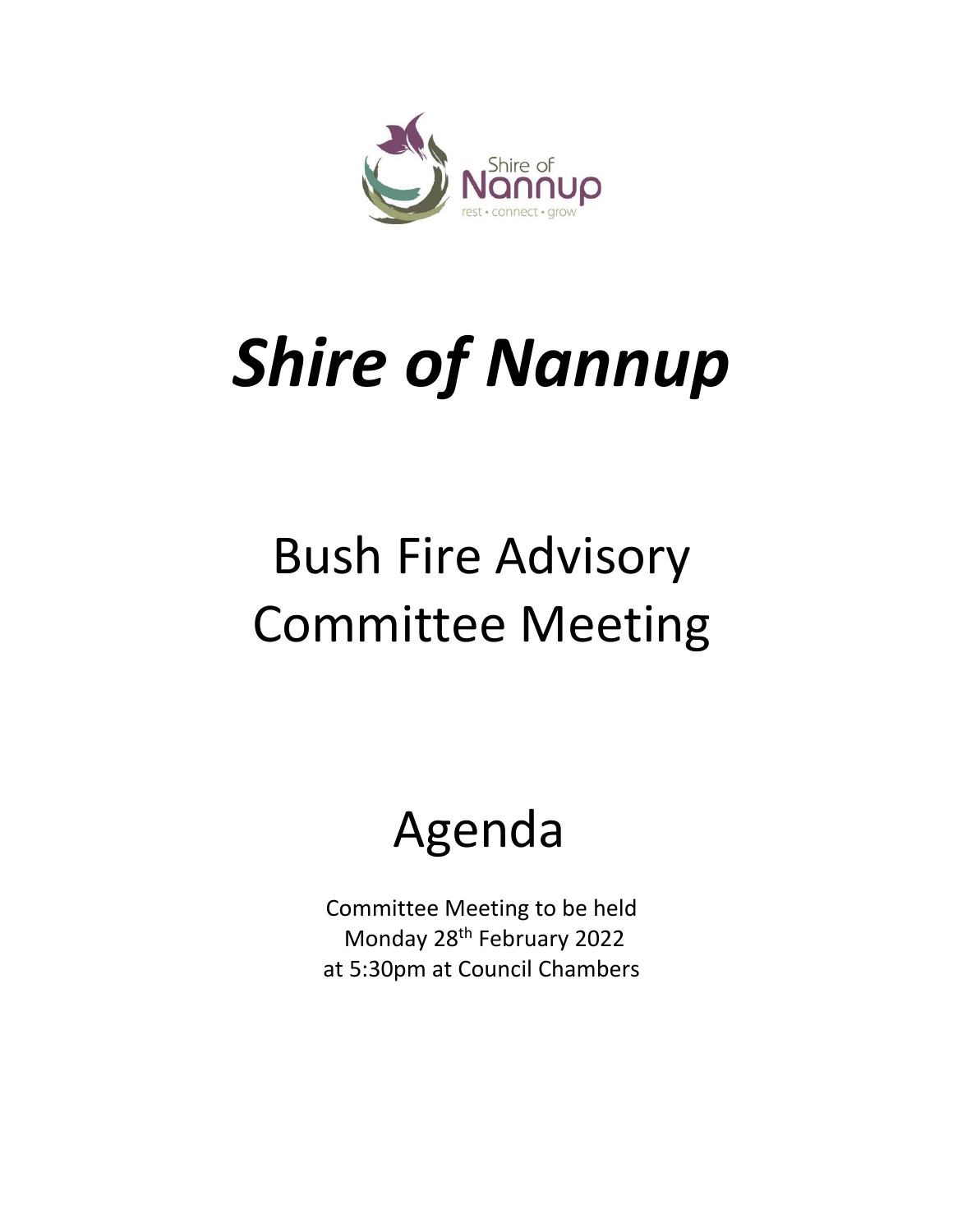### *Shire of Nannup*

### A g e n d a

#### **1. DECLARATION OF OPENING AND ACKNOWLEGEMENT OF COUNTRY**

- **2. RECORD OF ATTENDANCE/APOLOGIES**
- **3. PETITIONS/DEPUTATIONS/PRESENTATIONS**

#### **4. CONFIRMATION OF MINUTES OF PREVIOUS MEETINGS**

That the Minutes of the Bushfire Advisory Meeting of the Shire of Nannup held in the Council Chambers on 22<sup>nd</sup> November 2021 be confirmed as a true and correct record.

#### **5. BUSINESS ARISING FROM THE PREVIOUS MINUTES**

- 1. Cundinup Shed Build In Progress
- 2. SMS Broadcast In Progress
- 3. Fuel Hazard Reduction Firebreak Notice review In Progress
- 4. Volunteer I.D Cards In Progress
- 5. Councillor representation on BFAC
- 6. Appointment Of Darradup FCO

#### **6.REPORTS**

- 6.1 Chief BFCO R Mellema
- 6.2 Deputy Chief BFCO M Scott
- 6.3 Deputy Chief BFCO J Patman
- 6.4 FCO Reports
	- 6.4.1 Mark Scott Balingup Road FCO
	- 6.4.2 Peter Hastie Carlotta FCO
	- 6.4.3 Gerald Brown Cundinup FCO
	- 6.4.4 Steve Mulvaney Darradup FCO
	- 6.4.5 Vic Lorkiewicz East Nannup FCO
	- 6.4.6 Carey Curtis Nannup Brook FCO